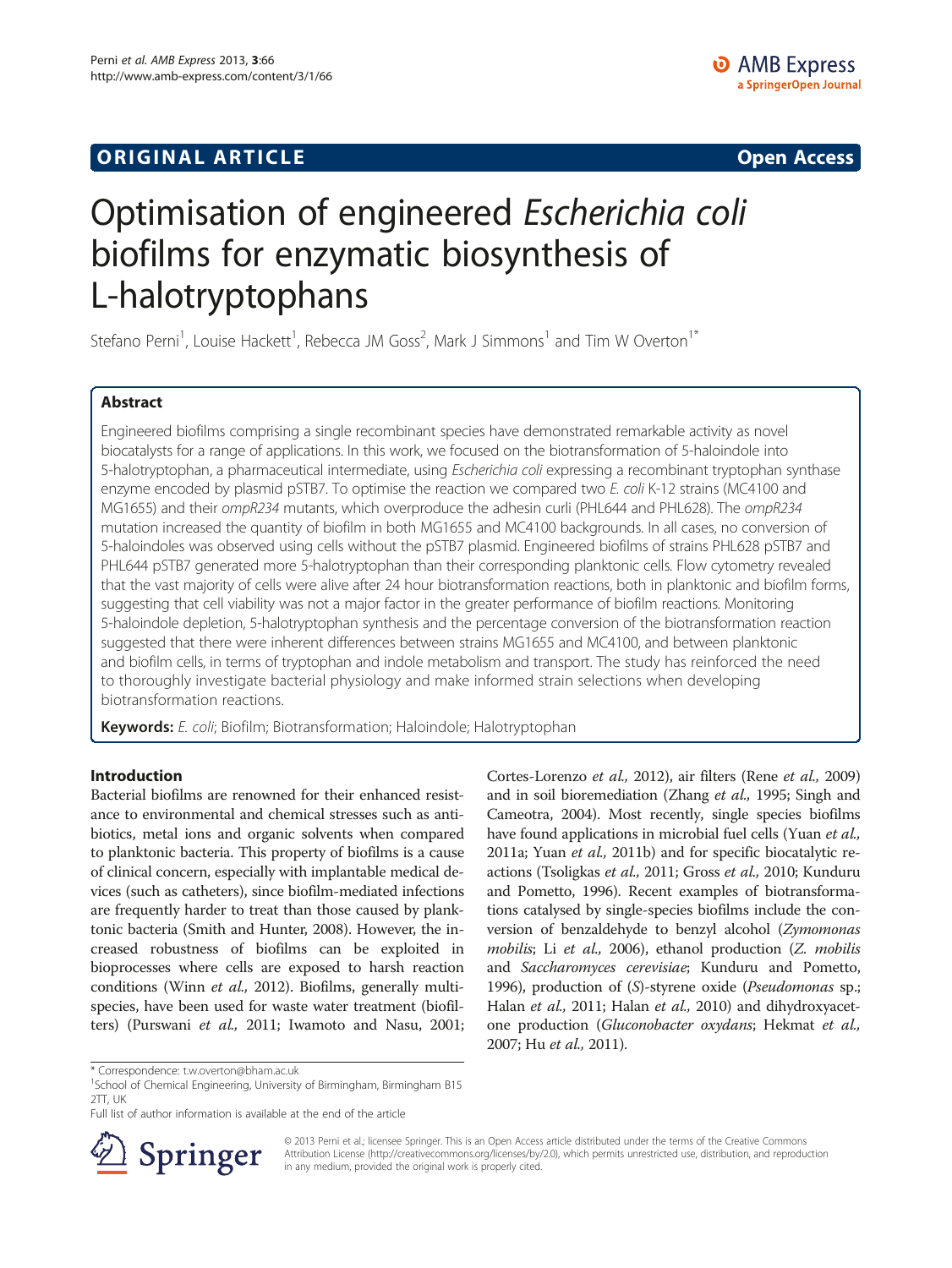<span id="page-1-0"></span>When compared to biotransformation reactions catalysed by purified enzymes, whole cell biocatalysis permits protection of the enzyme within the cell and also production of new enzyme molecules. Furthermore, it does not require the extraction, purification and immobilisation involved in the use of enzymes, often making it a more costeffective approach, particularly upon scale-up (Winn et al., [2012\)](#page-9-0). Biofilm-mediated reactions extend these benefits by increasing protection of enzymes against harsh reaction conditions (such as extremes of pH or organic solvents) and offering simplified downstream processing since the bacteria are immobilised and do not require separating from reaction products. These factors often result in higher conversions when biotransformations are carried out using biofilms when compared to purified enzymes (Winn et al., [2012;](#page-9-0) Halan et al., 2012; Gross et al., [2012\)](#page-8-0).

To generate a biofilm biocatalyst, bacteria must be deposited on a substrate, either by natural or artificial means, then allowed to mature into a biofilm. Deposition and maturation determine the structure of the biofilm and thus the mass transfer of chemical species through the biofilm extracellular matrix, therefore defining its overall performance as a biocatalyst (Tsoligkas et al., [2011](#page-9-0); [2012](#page-9-0)). We have recently developed methods to generate engineered biofilms, utilising centrifugation of recombinant E. coli onto poly-L-lysine coated glass supports instead of waiting for natural attachment to occur (Tsoligkas et al., [2011; 2012\)](#page-9-0). These biofilms were used to catalyse the biotransformation of 5-haloindole plus serine to 5 halotryptophan (Figure 1a), an important class of pharmaceutical intermediates; this reaction is catalysed by a recombinant tryptophan synthase TrpBA expressed constitutively from plasmid pSTB7 (Tsoligkas et al., [2011; 2012;](#page-9-0) Kawasaki et al. [1987](#page-9-0)). We previously demonstrated that these engineered biofilms are more efficient in converting 5-haloindole to 5-halotryptophan

than either immobilised TrpBA enzyme or planktonic cells expressing recombinant TrpBA (Tsoligkas et al., [2011\)](#page-9-0).

In this study, we further optimised this biotransformation system by investigating the effect of using different strains to generate engineered biofilms and perform the biotransformation of 5-haloindoles to 5-halotryptophans. Engineered biofilm generation was tested for four E. coli strains: wild type K-12 strains MG1655 and MC4100; and their isogenic *ompR234* mutants, which overproduce curli (adhesive protein filaments) and thus accelerate biofilm formation (Vidal et al. [1998](#page-9-0)). Biofilms were generated using each strain with and without pSTB7 to assess whether the plasmid is required for these biotransformations as E. coli naturally produces a tryptophan synthase. The viability of bacteria during biotransformation reactions was monitored using flow cytometry. We also studied the biotransformation reaction with regard to substrate utilisation, product synthesis and conversion efficiency to allow optimisation of conversion and yield. This constitutes an essential step forward which will provide knowledge to future practitioners wishing to scale up this reaction.

# Materials and Methods

#### Strains, biofilm generation and maturation

pSTB7, a pBR322-based plasmid containing the Salmonella enterica serovar Typhimurium TB1533 trpBA genes and encoding ampicillin resistance (Kawasaki et al., 1987), was purchased from the American Type Culture Collection (ATCC 37845). E. coli K-12 strains MG1655 ( $\lambda$  – F – prototroph), PHL628 (MG1655 malA-kan ompR234; Vidal et al. [1998](#page-9-0)), MC4100 (araD139Δ(argF-lac)U169 rpsL150 relA1 flbB5301 deoC1 ptsF25 rbsR) and PHL644 (MC4100 malA-kan ompR234; Vidal et al. [1998](#page-9-0)) were employed in this study. All E. coli strains were transformed with pSTB7 using the heat-shock method. Transformants were selected on Luria-Bertani-agar (10 g  $L^{-1}$  tryptone, 5 g  $L^{-1}$ 

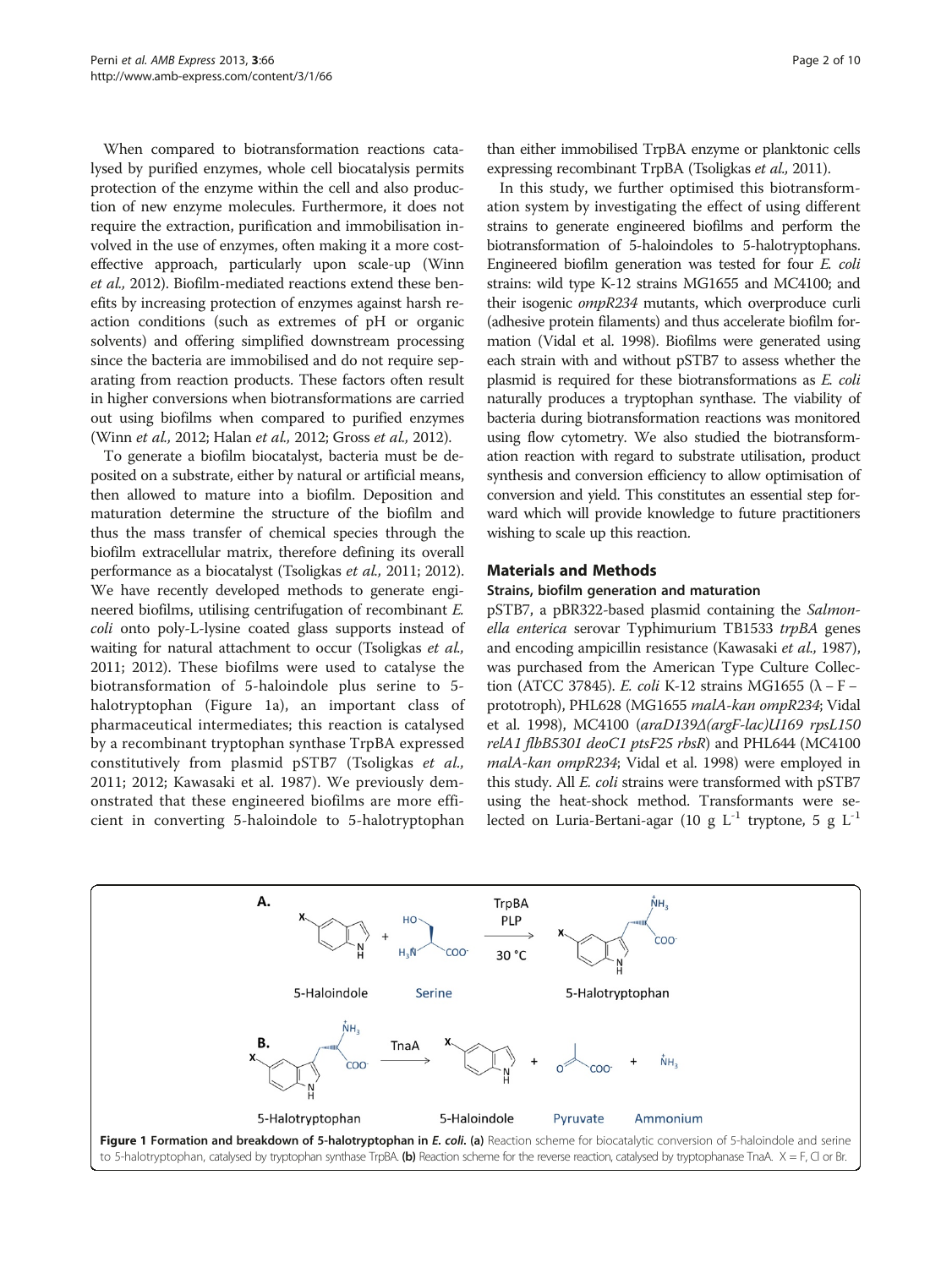yeast extract, 10 g  $L^{-1}$  NaCl, 15 g  $L^{-1}$  Bacteriological Agar; Sigma, UK) supplemented with ampicillin (100 μg mL<sup>-1</sup>). All E. coli strains were grown in 200 mL half strength Luria-Bertani (LB) broth (5 g  $L^{-1}$  tryptone, 2.5 g  $L^{-1}$  yeast extract, 5 g  $L^{-1}$  NaCl; Sigma, UK), supplemented with ampicillin (100 μg mL<sup>-1</sup>) for pSTB7 transformants, in an orbital shaker at 30°C, 70 rpm with a throw of 19 mm for 24 hours. Engineered biofilms were generated using the spin-down method described by Tsoligkas et al. [\(2011](#page-9-0)) and available in Additional file [1](#page-8-0).

# Biotransformations

Biotransformation reactions were carried out as previously described (Tsoligkas et al., [2011;](#page-9-0) full details in Additional file [1](#page-8-0)) using either planktonic cells or engineered biofilms in a potassium phosphate reaction buffer (0.1 M  $KH_2PO_4$ , 7 mM Serine, 0.1 mM Pyridoxal 5′-phosphate (PLP), adjusted to pH 7.0) supplemented with 5% (v/v) DMSO and either 2 mM 5-fluoroindole (270 mg  $L^{-1}$ ), 2 mM 5-chloroindone (303 mg  $L^{-1}$ ), or 2 mM 5-bromoindole (392 mg  $L^{-1}$ ). 5-chloroindole and 5-bromoindole are less soluble than 5-fluoroindole, so lower concentrations were present in the reaction buffer; around 0.7 mM for 5-chloroindole and 0.4 mM for 5-bromoindole (Additional file [1](#page-8-0): Table S1). In each case, reaction buffer was made with an initial quantity of haloindole equivalent to 2 mM and decanted into biotransformation vessels, preventing any undissolved haloindole from entering the biotransformation. No attempt has been made to carry out the reactions at the same starting concentrations since an in-depth kinetic analysis was not the focus of this study. All biotransformations, irrespectively of the cells' physiological state, were conducted on two or three independent cultures. Since 5 fluoroindole biotransformations were the most active, biotransformations were performed with all strain combinations. Biotransformations with 5-chloroindole and 5-bromoindole were performed with selected strains to generate indicative data.

# HPLC analysis

Haloindole and halotryptophan concentrations were measured in biotransformation samples by HPLC using a Shimadzu HPLC with a ZORBAX (SB-C18 4.6 mm  $\times$  15 cm) column resolved with methanol versus water at a rate of 0.7 mL min-1; a UV detector at 280 nm was used throughout the analysis (Additional file [1](#page-8-0): Figure S1). Both solvents were acidified with 0.1% formic acid and run using the gradient described in the supplementary data. Linear standard curves (Additional file [1:](#page-8-0) Figure S2; peak area versus concentration) were generated for 5-fluoro-, 5 chloro- and 5-bromoindole and each corresponding 5 halotryptophan using standards of known concentration (0.125 mM to 2 mM) in triplicate and used to correlate sample peak area to concentration. Biotransformation data are presented as three percentages of halotryptophan yield (Y), haloindole depletion (D) and selectivity of conversion (S) for each timepoint:

$$
Y = \frac{\text{halotryptophan concentration}}{\text{initial haloindole concentration}} \times 100\tag{1}
$$

$$
D = \frac{initial \ haloinlole \ concentration\-haloinlole \ concentration} \times 100
$$
initial haloinlole concentration (2)

$$
S = \frac{Y}{D} \times 100\tag{3}
$$

# Quantification of the dry cell biomass and Crystal Violet staining

The total biofilm biomass was determined for 5 slides that had been coated with E. coli biofilms and matured for 7 days. The glass slides were washed twice in phosphate buffer. In a pre-weighed centrifuge tube kept at 100°C overnight, the biofilm was disrupted in sterile water using a vortex mixer for 30 minutes; the glass slide was removed and the cells centrifuged at 1851 g for 10 minutes. The supernatant was removed and the biomass dried at 100°C for at least 24 hrs. The dry biomass was determined when the mass stopped decreasing.

The quantification of dry cell biomass of planktonic cells was performed directly on 10 mL of three independent cell suspensions in pre-weighed centrifuge tubes kept at 100°C overnight. Following centrifugation (1851 g for 10 minutes) and washing in sterile water, the cells were centrifuged again (1851 g for 10 minutes) and, after removing the liquid, allowed to dry at 100°C for at least 24 hours until a constant mass was reached.

Biofilms on glass slides were also quantified using Crystal Violet staining; after washing in sterile phosphate buffer the slides were coated with 1 mL of Crystal Violet solution (0.1% (w/v) for 15 min). The slides were washed in water three times and placed in Duran bottles with 20 mL of ethanol. The crystal violet on the glass slides was allowed to dissolve for 1 hour and the optical density of the ethanol solution determined at 570 nm using a UV–vis spectrophotometer.

## Flow cytometry

Cell membrane potential and membrane integrity were analysed by flow cytometry after 2 and 24 hours in each reaction condition using staining with 5  $\mu$ g mL<sup>-1</sup> propidium iodide (PI, which enters cells with compromised membrane integrity) and  $0.1$  mg  $mL^{-1}$  Bis (1,3-dibarbituric acid) trimethine oxanol (BOX, which enters cells with depolarised membranes) as previously described by Whitehead *et al.* ([2011\)](#page-9-0). Cells were analysed using an Accuri C6 flow cytometer (BD, UK) as described in the Additional file [1](#page-8-0).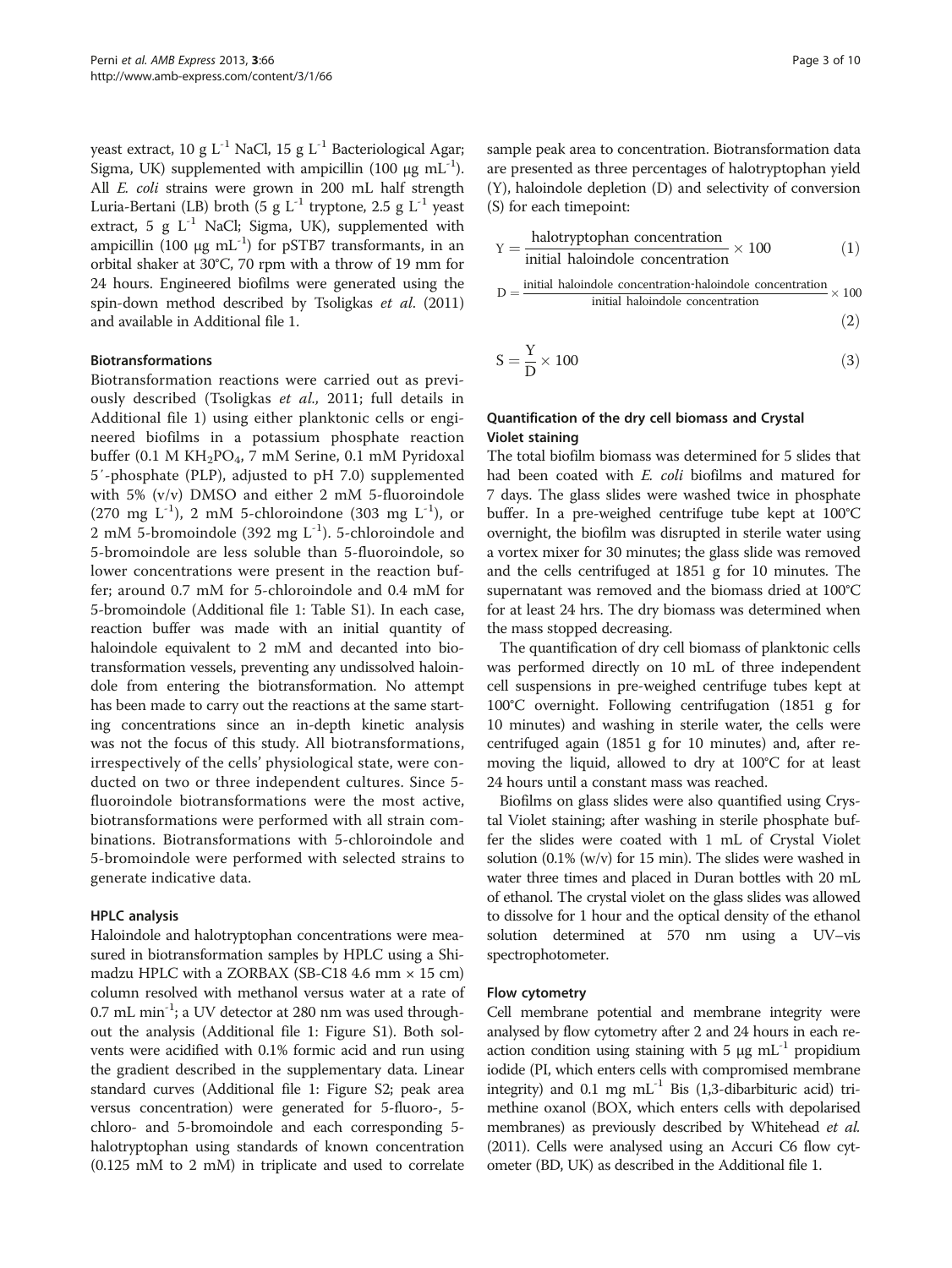# <span id="page-3-0"></span>Results

### Biofilm formation by different E. coli strains

Crystal Violet staining was used to compare the biomass within biofilms generated using the spin-down method with four E. coli strains: MG1655 and MC4100; and their ompR234 derivatives PHL628 and PHL644 (Figure 2). MG1655 generated more biofilm than MC4100, and the ompR234 mutation increased the amount of biofilm formed by both strains. The presence of pSTB7 decreased biofilm formation by PHL628 but did not significantly affect biofilm formation by the other strains. The corresponding dry mass of each biofilm was  $1.5 \pm 0.2$  mg for PHL644 pSTB7 and  $2.3 \pm 0.3$  mg for PHL628 pSTB7.

#### Biotransformation by planktonic cells

The ability of planktonic cells to convert 5-haloindoles to 5-halotryptophans was assessed by measuring 5-haloindole depletion, 5-halotryptophan synthesis and the selectivity of conversion of 5-haloindole to 5-halotryptophan as defined in equations 1–3. These three measurements are required since, although the conversion of haloindole plus serine to halotryptophan is catalysed by the TrpBA enzyme, halotryptophan is a potential substrate for tryptophanase (TnaA) which would convert it to haloindole, pyruvate and ammonium (Figure [1](#page-1-0)b). Alternatively, halotryptophans could be sequestered for protein synthesis (Crowley et al., [2012\)](#page-8-0). Thus, selectivity of conversion to halotryptophan is a critical parameter for the reaction to be considered as a

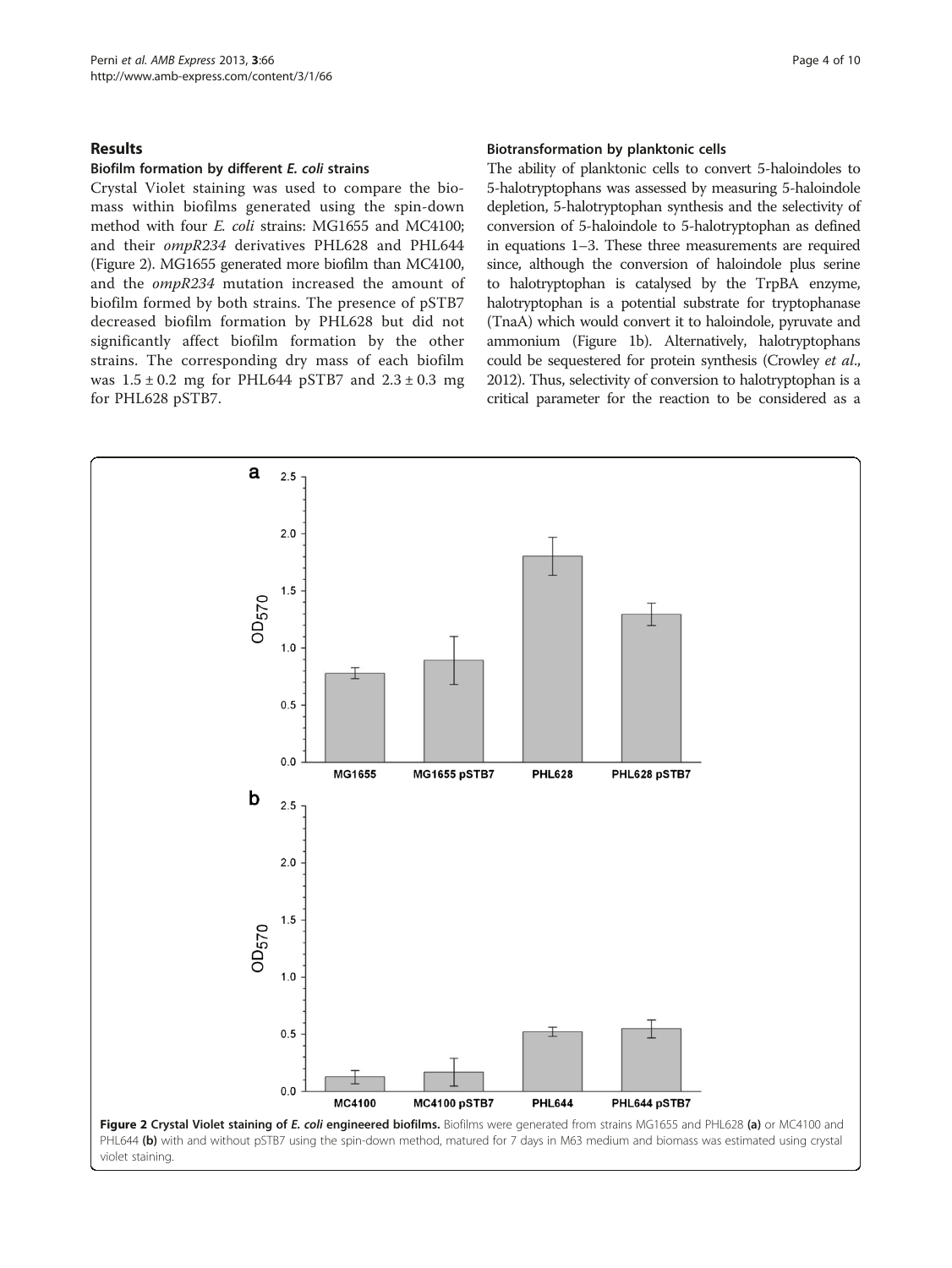<span id="page-4-0"></span>viable route for production of these compounds. Neither depletion of haloindole nor production of halotryptophan was detected when biotransformations were performed using bacteria without the pSTB7 plasmid, either planktonically or in biofilms, confirming that the constitutively expressed recombinant tryptophan synthase is required for the reaction (data not shown).

Figure 3a shows that the concentrations of 5 fluorotryptophan increased over the reaction period with the rate of generation decreasing as the reaction proceeded. No significant difference was noticed in



synthesis rate or overall yield between MG1655 pSTB7 and PHL628 pSTB7; the rate and yield were higher for MC4100 pSTB7, and higher still for PHL644 pSTB7. The profile of 5-fluoroindole depletion (Figure 3b) appeared similar to that of 5-fluorotryptophan generation in strains MG1655 pSTB7 and PHL628 pSTB7, but displayed a rapid increase (to nearly 20%) in MC4100 pSTB7 and PHL644 pSTB7 in the first hour of the reaction. This suggests that indole efflux is much more rapid in MC4100 than in MG1655, and reflects an inherent difference between the strains. Selectivity of conversion of 5-fluoroindole to 5-fluorotryptophan increased rapidly in PHL628 pSTB7, PHL644 pSTB7 and MG1655 pSTB7, although MG1655 pSTB7 selectivity was highest after 8 hours (Figure 3c). Planktonic biotransformation reactions (in 10 mL of culture volume) contained a dry mass of  $1.1 \pm 0.1$  mg for PHL644 pSTB7 and  $1.2 \pm$ 0.2 mg for PHL628 pSTB7.

The same parameters are shown for the biotransformation of 5-chloroindole to 5-chlorotryptophan in Figure [4](#page-5-0). Unlike the 5-fluoroindole reaction, strains PHL628, PHL644 and MG1655 showed similar overall percentage chlorotryptophan yields. As with the fluoroindole reactions (Figure 3), strains MC4100 pSTB7 and PHL644 pSTB7 both showed rapid chloroindole depletion in the first hour of the reaction whereas MG1655 pSTB7 and PHL628 pSTB7 displayed more gradual depletion. As a result, the selectivity of the reaction was initially higher in MG1655 pSTB7 and PHL628 pSTB7, peaking at around 75% at 4 hours, although the selectivity of these two strains decreased to around 50% over the course of the reaction. PHL644 pSTB7 selectivity increased over time to around 50% after 25 hours. As with the fluoroindole reaction, the selectivity of MC4100 pSTB7 was lowest throughout. Planktonic biotransformations yielded extremely low production of 5-bromotryptophan (>10%; Additional file [1](#page-8-0): Figure S3). 5-bromoindole was depleted in these biotransformation reactions (although not to the same extent as fluorindole and chloroindole), but the rate of conversion to 5-bromotryptophan was very low. As with the 5 fluoroindole and 5-chloroindole reactions, 5-bromoindole was rapidly taken up by strains PHL644 and MC4100.

# Biofilm-mediated biotransformation

Results for the biotransformation of 5-fluoroindole to 5 fluorotryptophan using engineered biofilms that had been matured for 7 days in M63 medium are shown in Figure [5](#page-5-0). Biofilm-mediated reactions were dramatically different to planktonic reactions, both in terms of each strain's relative activity but also in overall reaction kinetics. The rapid import of haloindole observed in planktonic MC4100 strains (Figures 3 and [4](#page-5-0)) was not observed in biofilm reactions, probably a consequence of the changes in indole transport and metabolism upon biofilm formation (Lee & Lee, [2010\)](#page-9-0). Strains containing the ompR234 mutation were all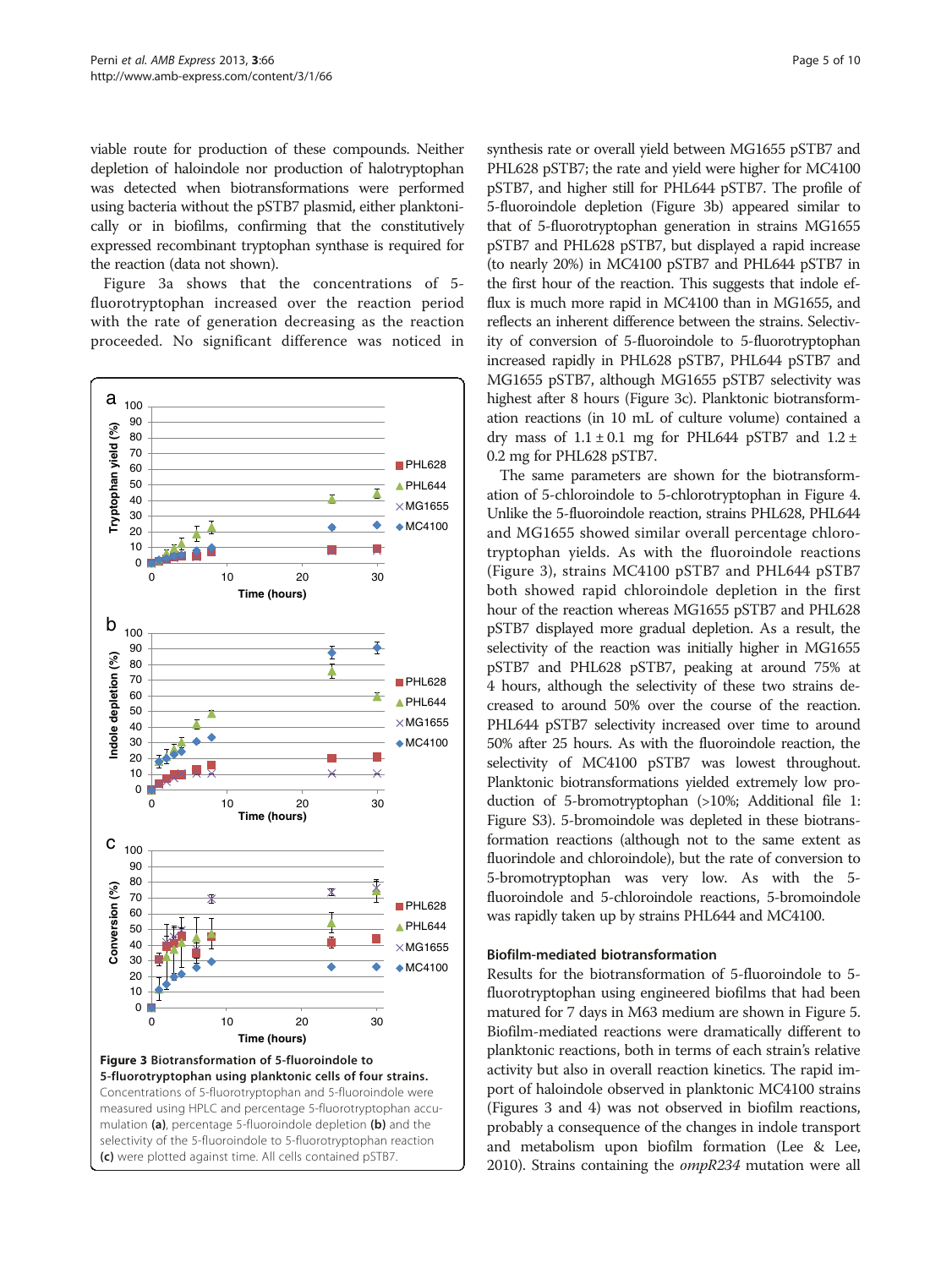<span id="page-5-0"></span>

more catalytically active than their wild type counterparts; this is probably due in part to the lower entrapment of wild type cells (Figure [1](#page-1-0)). Unlike reactions performed with the cells in the planktonic state, the PHL628 pSTB7 biofilm outperformed PHL644 pSTB7 in terms of overall fluorotryptophan yield, rate of conversion and selectivity. MG1655 pSTB7 and MC4100 pSTB7 displayed minimal conversion of metabolised fluoroindole to fluorotryptophan until after 24 hours incubation (Figure 5c).

For the biofilm-mediated conversion of 5-chloroindole to 5-chlorotryptophan (Figure [6](#page-6-0)), PHL628 pSTB7 displayed



rapid 5-chloroindole import (similar to MC4100 planktonic cells). Conversion was higher in PHL644 pSTB7 than PHL628 pSTB7, probably a consequence of the earlier exhaustion of 5-chloroindole in the latter strain. As with the planktonic 5-bromotryptophan reactions, the yields of biofilm-catalysed 5-bromotryptophan biotransformations were very low; 5-bromoindole was taken up by cells, but converted to 5-bromotryptophan at a very low rate (Additional file [1:](#page-8-0) Figure S4).

In order to compare the biotransformation reaction on an equivalent basis between different strains and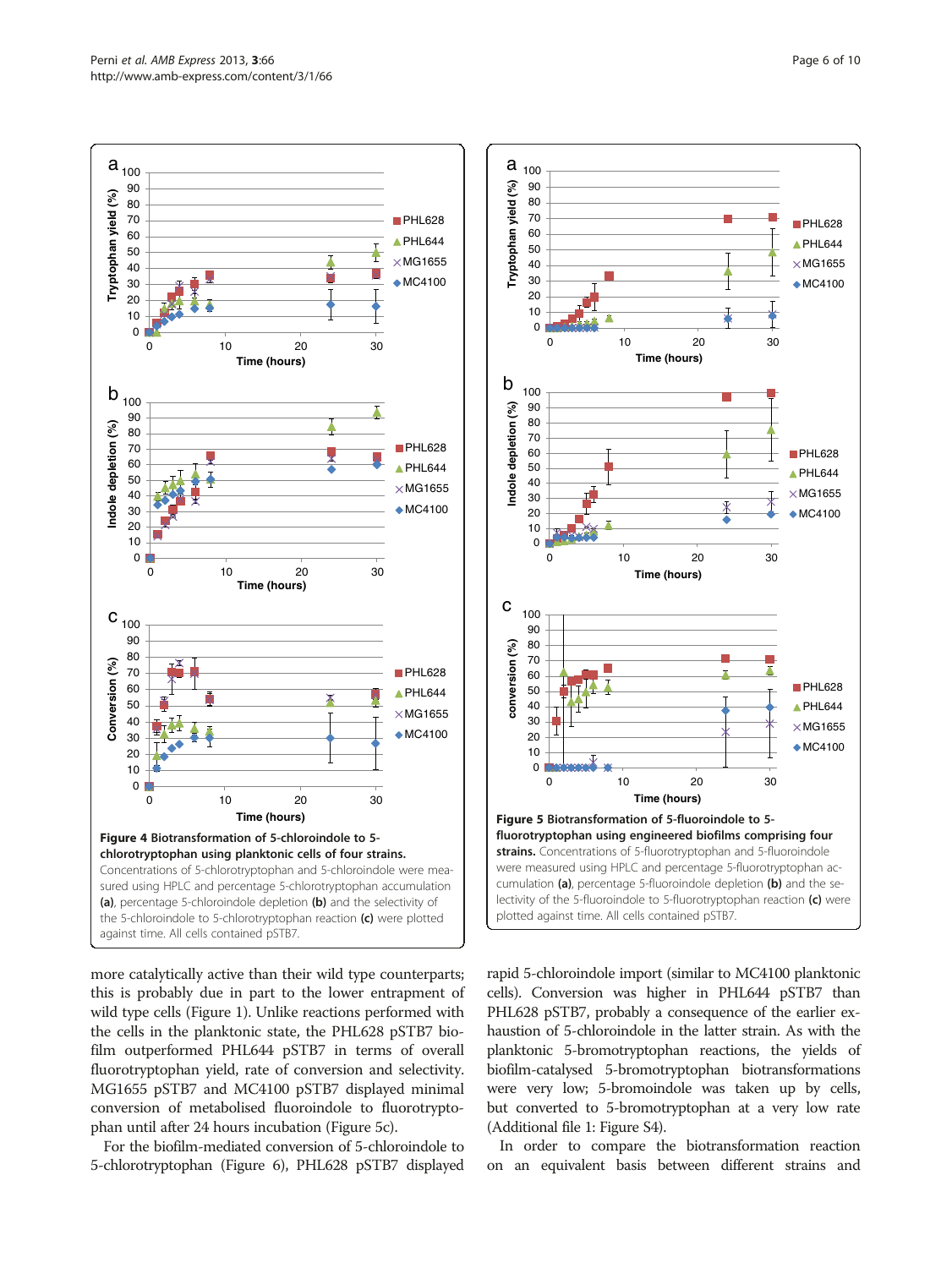<span id="page-6-0"></span>

haloindoles, initial reaction rate data normalised by cell dry mass (expressed in units of μmol halotryptophan (mg dry cells)<sup>-1</sup> h<sup>-1</sup>) are presented in Table [1.](#page-7-0) As previously ob-served (Tsoligkas et al., [2011](#page-9-0)), reaction rates followed the trend fluoroindole > chloroindole > bromoindole. Biofilms and planktonic cells had very similar initial reaction rates except for MG1655 pSTB7 and PHL628 pSTB7 for fluoroindole when the initial conversion rate using biofilms was three to four times that of planktonic cells. It should be noted that initial rates do not necessarily relate to overall

reaction yields, and these data should be consulted in conjunction with Figures [3](#page-4-0), [4](#page-5-0), [5](#page-5-0) and 6.

# Cell physiology during biotransformation reactions

To eliminate the possibility that differences in biotransformation yields were due to changes in bacterial viability or physiology, flow cytometry was used to determine the proportion of PHL644 pSTB7 cells with membrane potential and membrane integrity (i.e. live cells) after 2 and 24 hours of biotransformation reactions (Table [2\)](#page-7-0). In all conditions, the vast majority of the cell population were live cells. Neither the presence of DMSO or any 5-haloindole had any detrimental effect on cell viability in planktonic biotransformations, even after 24 hours ( $p < 0.05$ ). The presence of 5-haloindoles did not have a statistically significant effect on the percentage of biofilm cells alive after either 2 or 24 hours ( $p < 0.05$ ); however, the proportion of live biofilm cells decreased between 2 and 24 hours (p < 0.05). Examples of plots obtained through flow cytometry are shown in Additional file [1:](#page-8-0) Figure S5.

# **Discussion**

### Biofilm formation

Biofilm formation is a complex process governed by many environmental cues, detected and coordinated through a complex regulatory network (Beloin et al., [2008\)](#page-8-0). The osmolarity-sensing two component regulatory system EnvZ-OmpR is crucial to the regulation of biofilm forma-tion in E. coli (Shala et al., [2011](#page-9-0); Vidal et al., [1998\)](#page-9-0). OmpR transcriptionally activates the csgDEFG operon; CsgD in turn activates transcription of the csgBAC operon, encoding the curli structural proteins which enable initial attachment of bacteria to surfaces (Prigent-Combaret et al., [2001](#page-9-0); Ogasawara et al., [2010](#page-9-0); Brombacher et al., [2003\)](#page-8-0). In addition, CsgD also activates transcription of adrA, encoding a putative diguanylate cyclase which is predicted to generate c-di-GMP and thus activate cellulose production (Bhowmick et al., [2011](#page-8-0)). The ompR234 mutation carried in strains PHL628 and PHL644 comprises a point mutation (L43R) located within the receiver domain, which enhances activation of csgDEFG (Prigent-Combaret et al., [2001](#page-9-0); Prigent-Combaret et al., [1999;](#page-9-0) Vidal et al. [1998\)](#page-9-0). It was, therefore, expected that the *ompR234* strains would form biofilm more readily than MC4100 and MG1655 (Figure [2](#page-3-0)).

Indole has previously been shown capable of enhancing biofilm formation (Chu et al., [2012](#page-8-0); Pinero-Fernandez et al., [2011\)](#page-9-0), whereas tryptophan has been shown to decrease biofilm formation (Shimazaki et al., [2012](#page-9-0)). Therefore the presence of pSTB7 could result in decreased biofilm formation since tryptophan concentrations (both intracellular and extracellular) could be predicted to be higher in cells containing pSTB7. E. coli MC4100 and MG1655 did not form substantial biofilms, hence the presence of pSTB7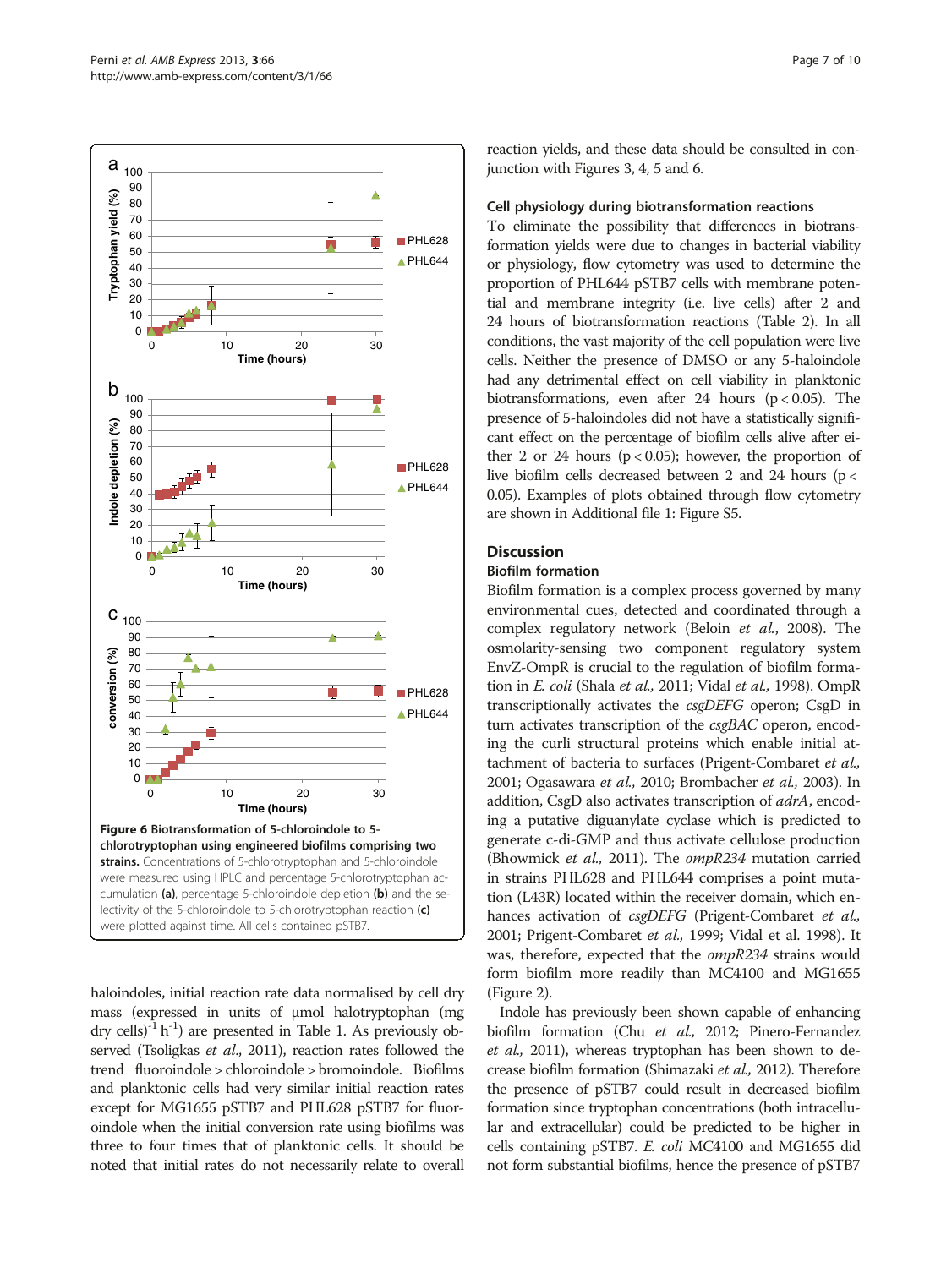| 5-fluoroindole    |                | 5-chloroindole    |                | 5-bromoindole |                |
|-------------------|----------------|-------------------|----------------|---------------|----------------|
| <b>Planktonic</b> | <b>Biofilm</b> | <b>Planktonic</b> | <b>Biofilm</b> | Planktonic    | <b>Biofilm</b> |
| 0.26              | 0.72           | 0.17              | <b>ND</b>      | 0.13          | <b>ND</b>      |
| 0.28              | 0.08           | 0.19              | 0.16           | 0.08          | 0.05           |
| 0.35              | 0.33           | 0.25              | <b>ND</b>      | 0.05          | <b>ND</b>      |
| 0.73              | 0.65           | 0.43              | 0.37           | 0.06          | 0.07           |
|                   |                |                   |                |               |                |

<span id="page-7-0"></span>Table 1 Summary of the initial rate of halotryptophan production expressed as µmol halotryptophan (mg dry cells)<sup>-1</sup> h<sup>-1</sup>

ND, Not determined.

did not have a significant effect on these strains (Figure [2](#page-3-0)). pSTB7 decreased the biomass of PHL628 biofilms, although it did not decrease biofilm formation in PHL644. This was possibly a consequence of the higher activity of tryptophan synthase in biofilms of PHL628 pSTB7 compared to PHL644 pSTB7 (Table 1), which would deplete intracellular indole.

# Biotransformation rates and efficiencies

As previously noted (Tsoligkas et al., [2011\)](#page-9-0), the initial rate of biotransformation reactions followed the trend 5 fluorotryptophan > 5-chlorotryptophan > 5-bromotryptophan, irrespective of strain (Table 1); this has been ascribed to steric hindrance of the TrpBA enzyme by bulky halogen adducts (Goss and Newill, [2006](#page-8-0)). The selectivity of the haloindole to halotryptophan reaction was not 100% in any of the cases studied. In most cases, the reaction stopped due to haloindole depletion. Since, in the absence of pSTB7, haloindole concentrations did not decrease over the course of 30-hour biotransformation reactions, it can be concluded that all haloindole consumed by pSTB7 transformants was initially converted to halotryptophan by the recombinant TrpBA, and that haloindole influx into cells was driven by this conversion. Indole is thought to predominantly enter bacteria via diffusion through the membrane, a process which would probably be aided by the presence of DMSO in the reaction buffer (Pinero-Fernandez et al., [2011](#page-9-0)). Haloindole utilisation data (Figures [3b](#page-4-0) and [4b](#page-5-0)) reveal that MC4100 and its ompR234 derivative PHL644 display an extremely rapid initial influx of haloindole within the first hour of planktonic reactions. This is not

observed in planktonic reactions with MG1655 or PHL628, where indole influx is steadier. Initial halotryptophan production rates reflect these data (Table 1). Biofilm reactions display a different trend; rapid indole influx is only seen in PHL628 chloroindole reactions (Figure [6](#page-6-0)b), and indole influx is slower in PHL644 than PHL628. Again, this is probably due to the higher rate of halotryptophan production in biofilms of PHL628 than PHL644 (Table 1), driving haloindole influx via diffusion.

Since halotryptophan concentrations were measured here by HPLC in the cell-free extracellular buffer, all measured halotryptophan must have been released from the bacteria, either by active or passive processes. Therefore, conversion ratios of less than 100% must derive either from failure of halotryptophan to leave bacteria or alternative halotryptophan utilisation; the latter could be due to incorporation into proteins (Crowley et al., [2012](#page-8-0)) or degradation to haloindole, pyruvate and ammonia mediated by tryptophanase TnaA (Figure [1](#page-1-0)). Although regenerating haloindole, allowing the TrpBA-catalysed reaction to proceed again, this reaction would effectively deplete serine in the reaction buffer and so potentially limit total conversion. The concentration of serine could not be monitored and it was not possible to determine the influence of this reverse reaction. Deletion of tnaA would remove the reverse reaction, but since TnaA is required for biofilm production (Shimazaki *et al.*, [2012\)](#page-9-0) this would unfortunately also eliminate biofilm formation so is not a remedy in this system.

Synthesis of TnaA is induced by tryptophan, which could explain the decrease in conversion selectivity over time observed in planktonic MG1655 and PHL628

Table 2 Percentage (mean ± S.D.) of E. coli PHL644 pSTB7 cells that were alive determined using flow cytometry during biotransformations performed with planktonic cells or biofilms

| <b>Reaction conditions</b>                    | Cell type and time of sampling |                   |                |                |  |  |
|-----------------------------------------------|--------------------------------|-------------------|----------------|----------------|--|--|
|                                               | Planktonic                     | <b>Planktonic</b> | <b>Biofilm</b> | <b>Biofilm</b> |  |  |
|                                               | 2 hours                        | 24 hours          | 2 hours        | 24 hours       |  |  |
| Reaction Buffer, 5% DMSO                      | $99.52 + 0.14$                 | $99.32 + 0.40$    | $95.73 + 2.98$ | $92.34 + 0.10$ |  |  |
| Reaction Buffer, 5% DMSO, 2 mM 5-fluoroindole | $99.38 + 0.60$                 | $99.24 + 0.80$    | $96.44 + 1.51$ | $90.73 + 0.35$ |  |  |
| Reaction Buffer, 5% DMSO, 2 mM 5-chloroindole | $99.27 + 0.33$                 | $99.33 + 0.20$    | $95.98 + 2.64$ | $91.69 + 3.09$ |  |  |
| Reaction Buffer, 5% DMSO, 2 mM 5-bromoindole  | $99.50 \pm 0.18$               | $99.33 + 0.20$    | $96.15 + 1.94$ | $91.17 + 2.19$ |  |  |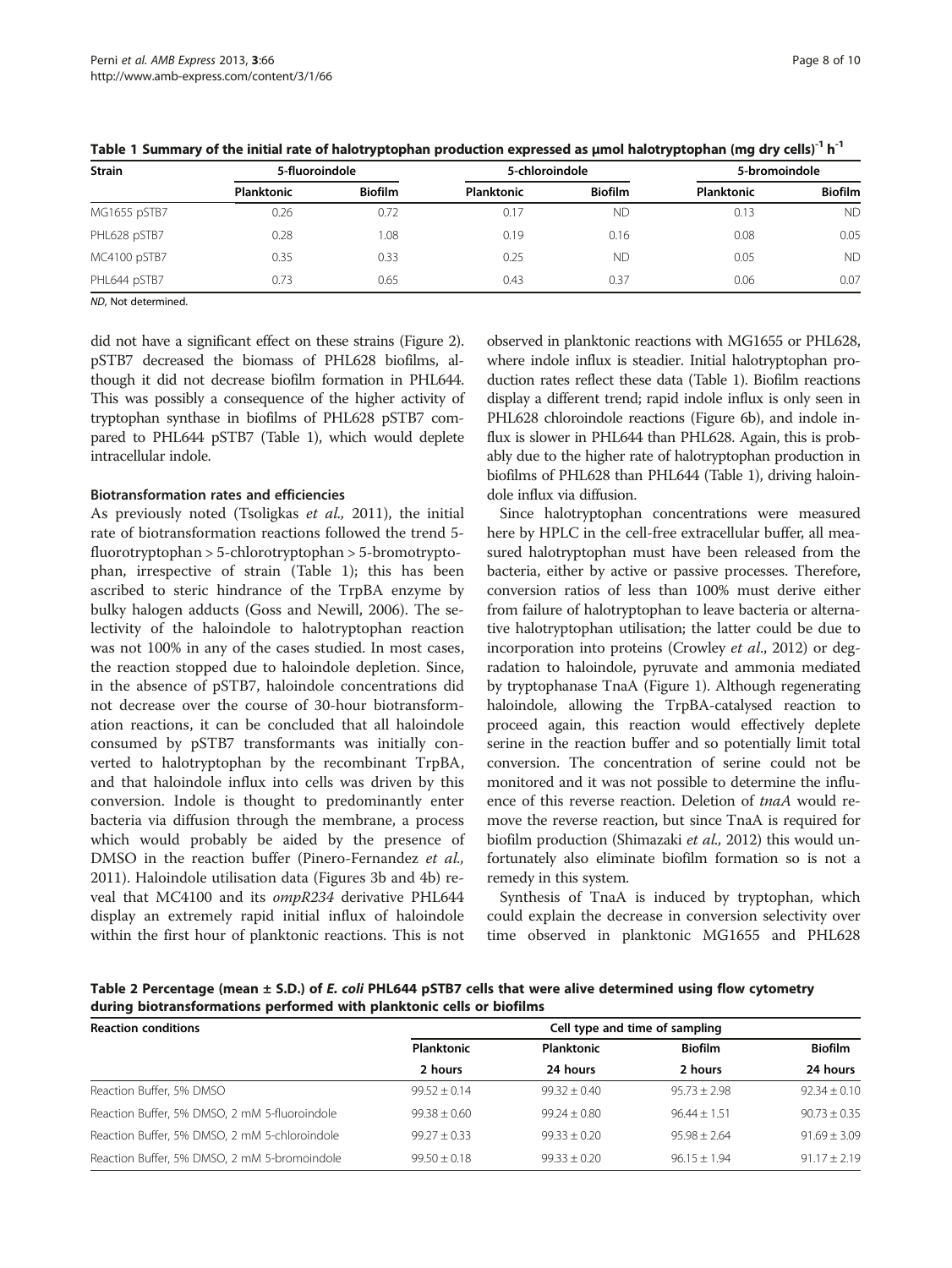<span id="page-8-0"></span>chlorotryptophan reactions (Figure [4](#page-5-0)c); chlorotryptophan synthesis could potentially induce TnaA production and thus increase the rate of the reverse reaction. In other reactions, selectivity gradually increased over time to a plateau, suggesting that initial rates of halotryptophan synthesis and export were slower than that of conversion back to haloindole.

Taken together, these observations are likely due to underlying differences between strains MG1655 and MC4100 and between planktonic and biofilm cells in terms of: indole and tryptophan metabolism, mediated by TrpBA and TnaA; cell wall permeability to indole; and transport of tryptophan, which is imported and exported from the cell by means of transport proteins whose expression is regulated by several environmental stimuli. They underline the requirement to assess biotransformation effectiveness, both in terms of substrate utilisation and product formation, in multiple strains, in order that the optimal strain might be selected.

We had previously hypothesised that biofilms were better catalysts than planktonic cells for this reaction due to their enhanced viability in these reaction conditions, allowing the reaction to proceed for longer; however, flow cytometry reveals this to be untrue. Therefore, the reasons for extended reaction times in biofilms as compared to planktonic cells must be more complicated. A second possible reason for such behaviour could the higher plasmid retention of biofilm cells (O'Connell *et al.*, [2007\)](#page-9-0) that could allow greater trpBA expression and thus more enzyme in biofilm cells. However, the initial rate of halotryptophan production per mass of dry cells were very similar in most of the cases apart from PHL628 pSTB7 and MG1655 pSTB7 for fluoroindole; therefore it appears that such hypothesis could be disregarded. Furthermore the similarity between the initial conversion rates between the two physiological states (biofilms and planktonic) suggests that mass transfer of haloindole through the biofilm was not the limiting step in the biotransformation because, if this was the case, lower initial conversion rates would have been found for biofilm reactions. Future studies will focus on the increased longevity of the reaction in biofilms when compared to planktonic cells, and the differences in tryptophan and indole metabolism in biofilms and planktonic cells.

In conclusion, in order to be used as engineered biofilms E. coli strains need to be able to readily generate biofilms, which can be achieved through the use of *ompR234* mutants. Despite the presence of native tryptophan synthase in E. coli, a plasmid carrying the trpBA genes under the control of a non tryptophan-repressed promoter was required to achieve detectable conversions of 5-haloindole to 5-halotryptophan. PHL644 pSTB7 returned the highest conversion when planktonic cells were employed in biotransformations but PHL628 pSTB7 gave the highest production of fluorotryptophan when biofilms were used.

Higher viability is not the reason for biofilms' greater performance than planktonic cells; complex differences in indole and tryptophan metabolism and halotryptophan transport in biofilm and planktonic cells probably determine reaction efficiency. The results underline that biotransformation reactions need to be optimised in terms of host strain choice, recombinant enzyme production and method of growth for the chosen biocatalyst.

# Additional file

[Additional file 1:](http://www.biomedcentral.com/content/supplementary/2191-0855-3-66-S1.docx) Supplemental methods, Figures S1-S5 and Table S1.

#### Competing interests

The authors declare that they have no competing interests.

#### Acknowledgements

This study was funded by a UK Biotechnology & Biological Sciences Research Council grant (BB/I006834/1) to MJS, RJMG and TWO and a quota PhD studentship to LH. The Accuri C6 instrument was awarded to TWO as a BD Accuri Creativity Award. The authors would like to thank Dr. Michael Winn for his advice and Prof. Paolo Landini and Dr Corinne Dorel for kindly providing strains. The funding body had no role in the design of the study, data collection and analysis, or manuscript preparation.

#### Author details

<sup>1</sup>School of Chemical Engineering, University of Birmingham, Birmingham B15 2TT, UK. <sup>2</sup>School of Chemistry, University of St. Andrews, St Andrews, Fife KY16 9ST, UK.

#### Received: 17 October 2013 Accepted: 19 October 2013 Published: 4 November 2013

#### References

- Beloin C, Roux A, Ghigo JM (2008) Escherichia coli biofilms. Curr Top Microbiol Immunol 322:249–289
- Bhowmick PP, Devegowda D, Ruwandeepika HAD, Fuchs TM, Srikumar S, Karunasagar I, Karunasagar I (2011) gcpA (stm1987) is critical for cellulose production and biofilm formation on polystyrene surface by Salmonella enterica serovar Weltevreden in both high and low nutrient medium. Microb Pathog 50:114–122
- Brombacher E, Dorel C, Zehnder AJB, Landini P (2003) The curli biosynthesis regulator CsgD co-ordinates the expression of both positive and negative determinants for biofilm formation in Escherichia coli. Microbiology 149:2847–2857
- Chu WH, Zere TR, Weber MM, Wood TK, Whiteley M, Hidalgo-Romano B, Valenzuela E, Mclean RJC (2012) Indole Production Promotes Escherichia coli Mixed-Culture Growth with Pseudomonas aeruginosa by Inhibiting Quorum Signaling. Appl Environ Microbiol 78:411–419
- Cortes-Lorenzo C, Rodriguez-Diaz M, Lopez-Lopez C, Sanchez-Peinado M, Rodelas B, Gonzalez-Lopez J (2012) Effect of salinity on enzymatic activities in a submerged fixed bed biofilm reactor for municipal sewage treatment. Bioresour Technol 121:312–319
- Crowley PB, Kyne C, Monteith WB (2012) Simple and inexpensive incorporation of 19F-Tryptophan for protein NMR spectroscopy. Chem Commun 48:10681–<sup>10683</sup>
- Goss RJM, Newill PLA (2006) A convenient enzymatic synthesis of Lhalotryptophans. Chem Commun:4924–4925
- Gross R, Lang K, Buhler K, Schmid A (2010) Characterization of a Biofilm Membrane Reactor and Its Prospects for Fine Chemical Synthesis. Biotechnol Bioeng 105:705–717
- Gross R, Schmid A, Buehler K (2012) Catalytic Biofilms: A Powerful Concept for Future Bioprocesses. In: Lear G, Lewis G (eds) Microbial Biofilm: Current Research and Applications. Caister Academic Press, Norfolk, UK, pp 193–222
- Halan B, Schmid A, Buchler K (2010) Maximizing the Productivity of Catalytic Biofilms on Solid Supports in Membrane Aerated Reactors. Biotechnol Bioeng 106:516–527